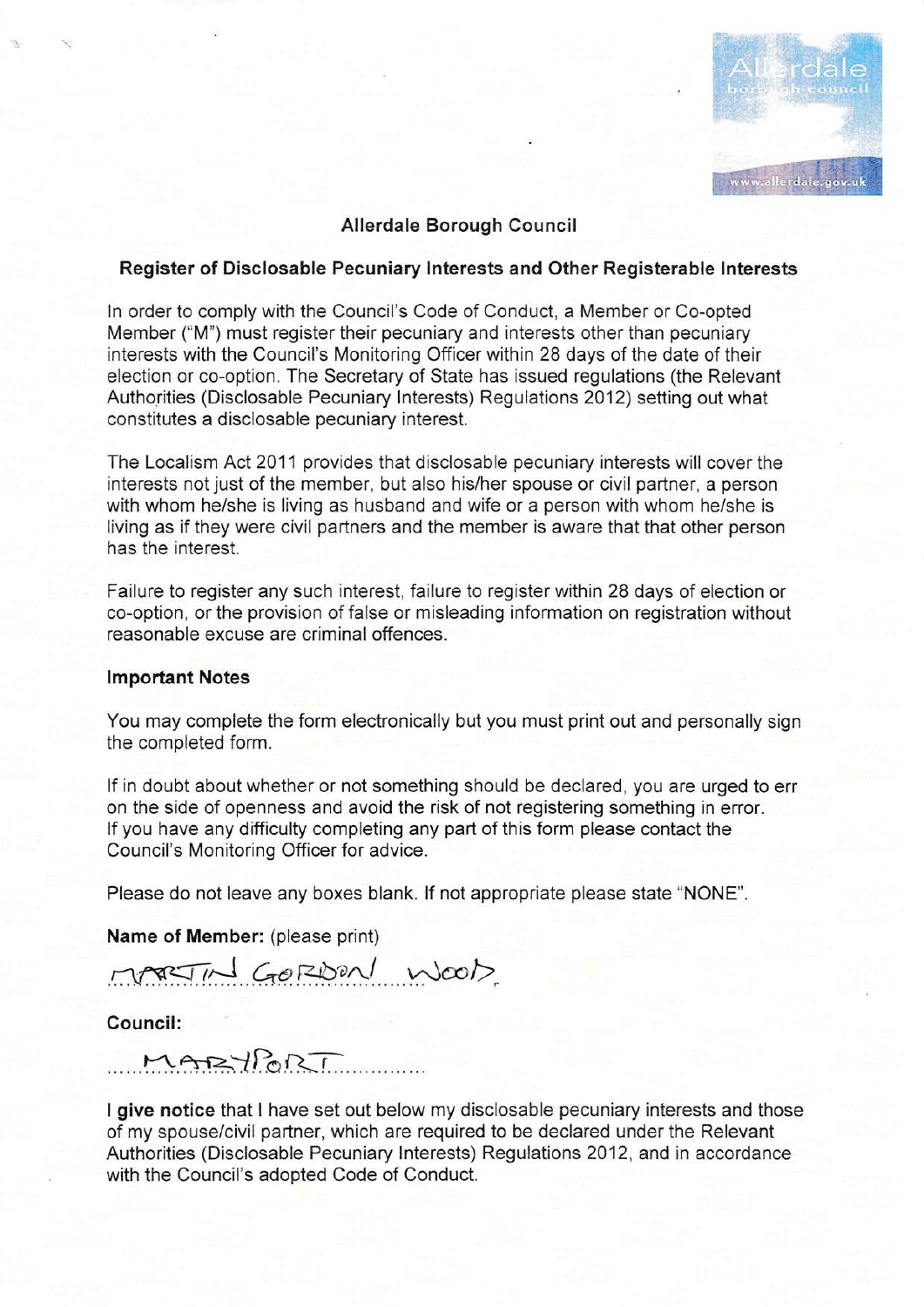# Disclosable Pecuniary Interests

 $N$  on  $\leq$ 

1. Any employment, office, trade, profession or vocation carried on for profit or gain.

You should show every employment, office, trade, profession or vocation that you and your spouse/partner receive remuneration for other than simply repayment of expenses - a good example is would you have to declare for income tax purposes.

Give a short description of the activity concerned: for example 'Computer Operator' or'Accountant'.

Where you hold an office, give the name of the person or body which appointed you. In case of a public office, this will be the authority which pays you.

 $N$ 

2. Any payment or provision of any other financial benefit (other than from the relevant authority) made or provided within the relevant period in respect of any expenses incurred by M in carrying out duties as a member, or towards the election expenses of M.

This includes any payment or financial benefit from a trade union within the meaning of the Trade Union and Labour Relations (Consolidation) Act 1992.

You should declare the name of any person or body that has made any payments to you towards your expenses as a councillor or towards your election expenses. You do not need to declare the amounts of any payments, only the name of the person or body making them.

It refers to payment of election expenses by a third party  $-$  you do not need to declare if you pay your election expenses yourself. This would usually mean a political party at election time.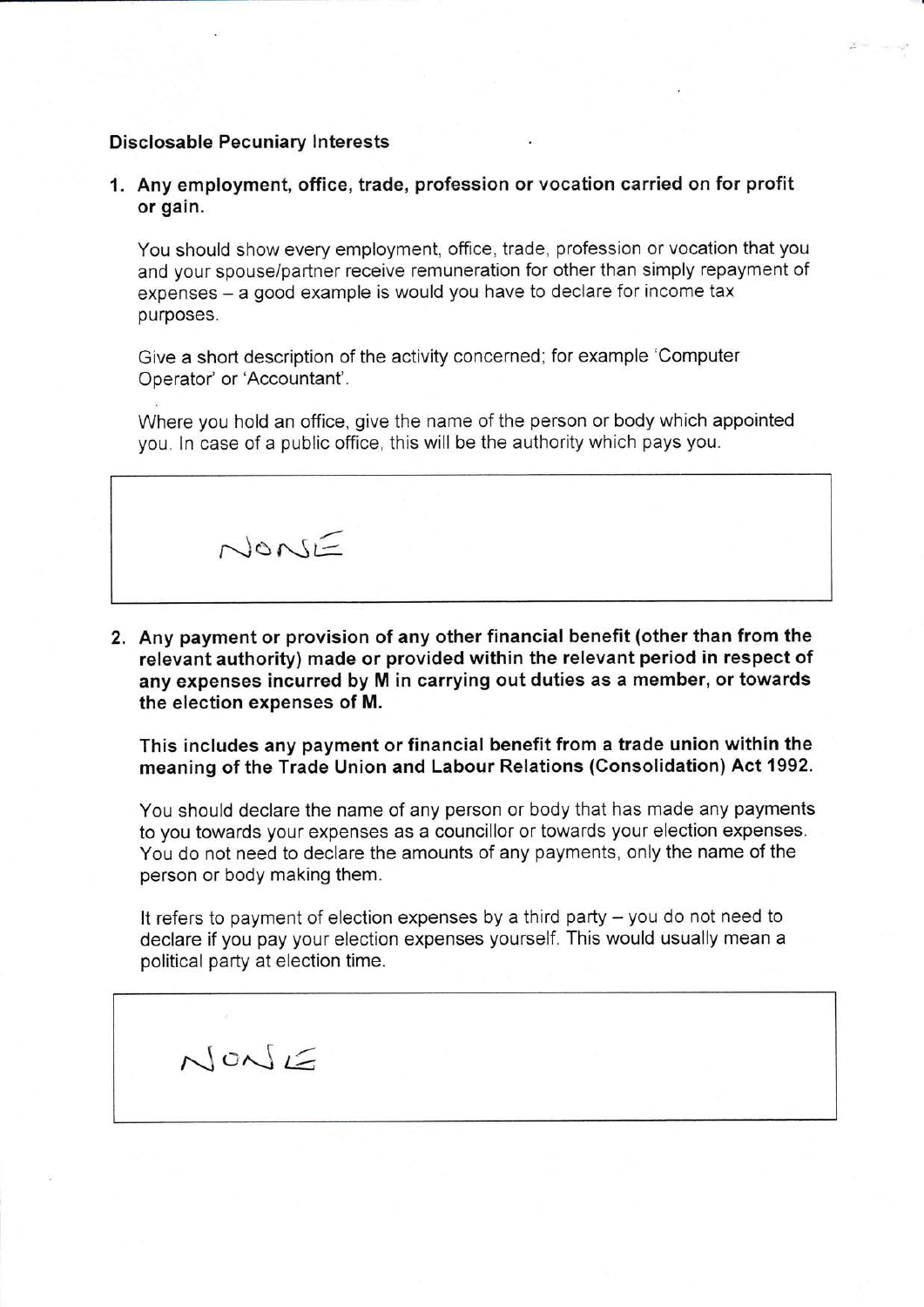- 3. Any contract which is made between the relevant person (or a body in which the relevant person has a beneficial interest) and the relevant authority-
	- (a) under which goods or services are to be provided or works are to be executed; and
	- (b) which has not been fully discharged.

You should list any contract made between yourself or your spouselpartner or a body in which either of you have a beneficial interest and the Council (or an organisation contracted to carry out business on its behalf)



# 4. Any beneficial interest in land which is within the area of the relevant authority.

You should include any land and buildings in the area of the Borough in which you or your spouse/partner have a beneficial interest. You should give the address or a brief description to identify it. lf you live in the Borough you should include your home under this heading whether as owner, lessee or tenant.

You should also include any property from which you receive rent, or of which you are the mortgagee.

Any land in the Borough area in the ownership of a charity or organisation of which you or your spouse/partner are a trustee should also be included in this section.

"Land" also includes any buildings or parts of buildings

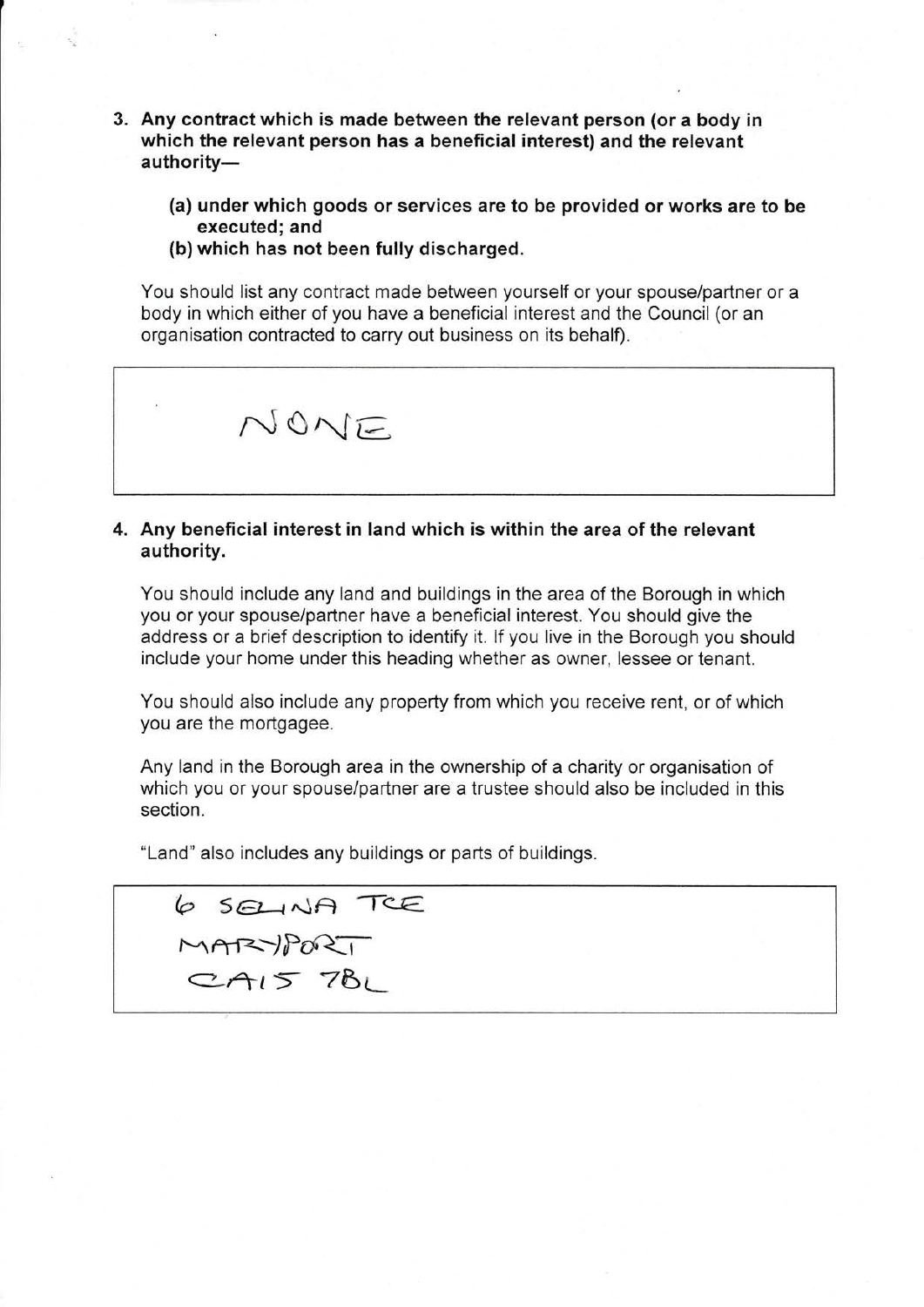# 5. Any licence (alone or jointly with others) to occupy land in the area of the relevant authority for a month or longer.

You should include land in the area of the Borough which you or your spouse/partner have a right to occupy, but neither own nor have tenancy of. You should give the address or a brief description to identify it.

 $\mathbb{R}^2 = \mathbb{R}^2$ 

"Land" includes any buildings or parts of buildings.

NONE

- 6. Any tenancy where (to M's knowledge)-
	- (a) the landlord is the relevant authority; and
	- (b) the tenant is a body in which the relevant person has a beneficial interest.

You should declare any properties which you or your spouse/partner rent from the Council, or which is rented by a business which you or your spouse/partner owns or partly owns.

 $N$ on $E$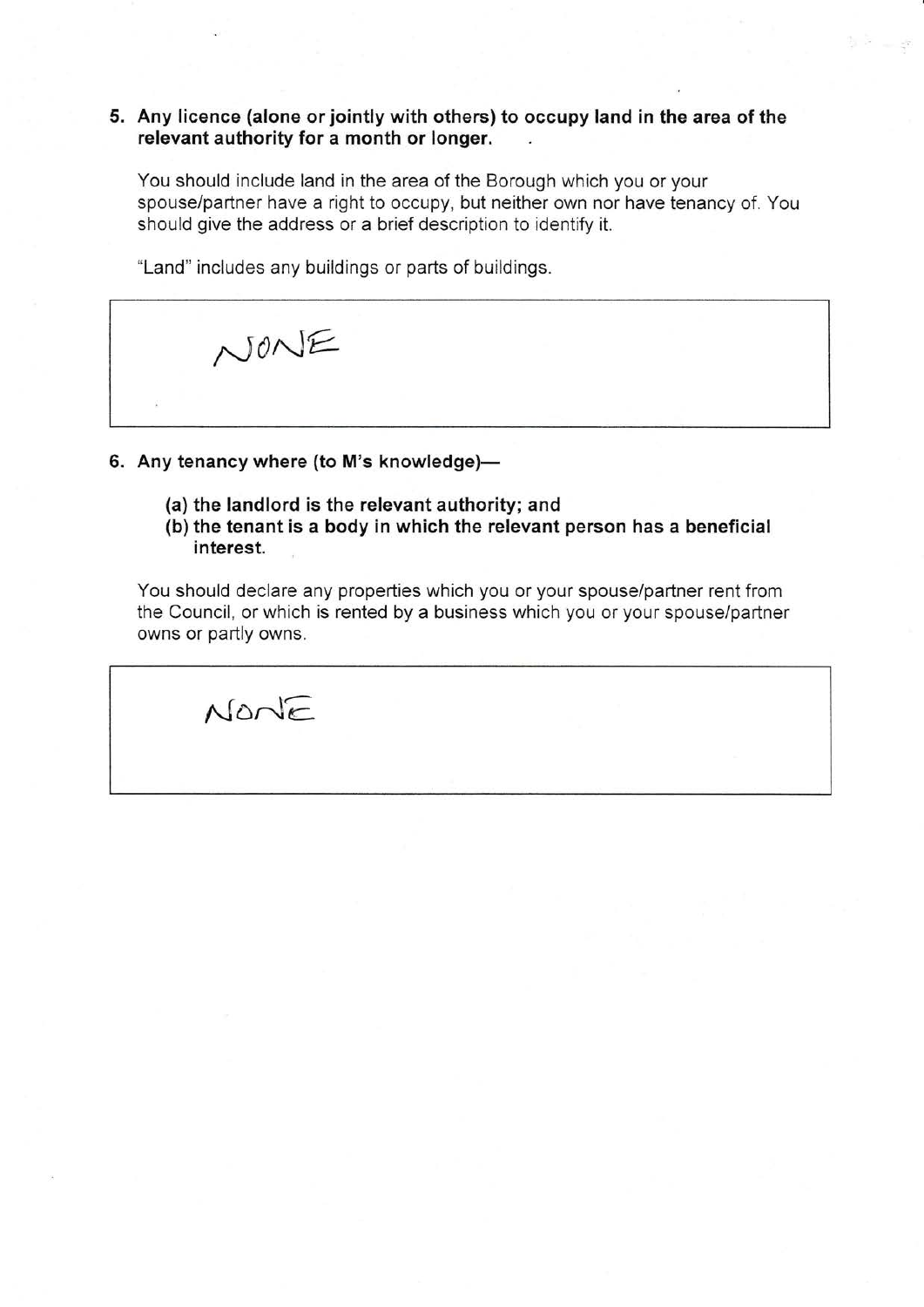- 7. Any beneficial interest in securities of a body where-
	- (a) that body (to M's knowledge) has a place of business or land in the area of the relevant authority; and
	- $(b)$  either-
		- (i) the total nominal value of the securities exceeds  $£25,000$  or one hundredth of the total issued share capital of that body; or
		- (ii) if the share capital of that body is of more than one class, the total nominal value of the shares of any one class in which the relevant person has a beneficial interests exceeds one hundredth of the total issued share capital of that class.

You should list the names of any companies, industrial and provident societies, co-operative societies, or other bodies corporate that (to your knowledge) are active in the Borough and in which you or your spouse/partner have a substantial interest. You do not need to show the extent of your interest.

You have a substantial interest if you own shares or other securities in the company with a nominal value of more than f25,000 or more than 11100th of the issued share or securities. lf there are several classes of shares or securities, the fraction of 1/100th applies to any of these classes.

The company or body corporate is active in the Borough if it has land or a place of business in the Borough.



#### **Other Registrable Interests**

These interests are what the Council has determined should be entered into the authority's register of interests

8. Details of any body of which you are a member, or in a position of general control or management, and to which you are appointed or nominated by the Gouncil.

You should include the names of any bodies of which you have been appointed to represent the Council and the position you hold on those bodies.

 $N0NE$